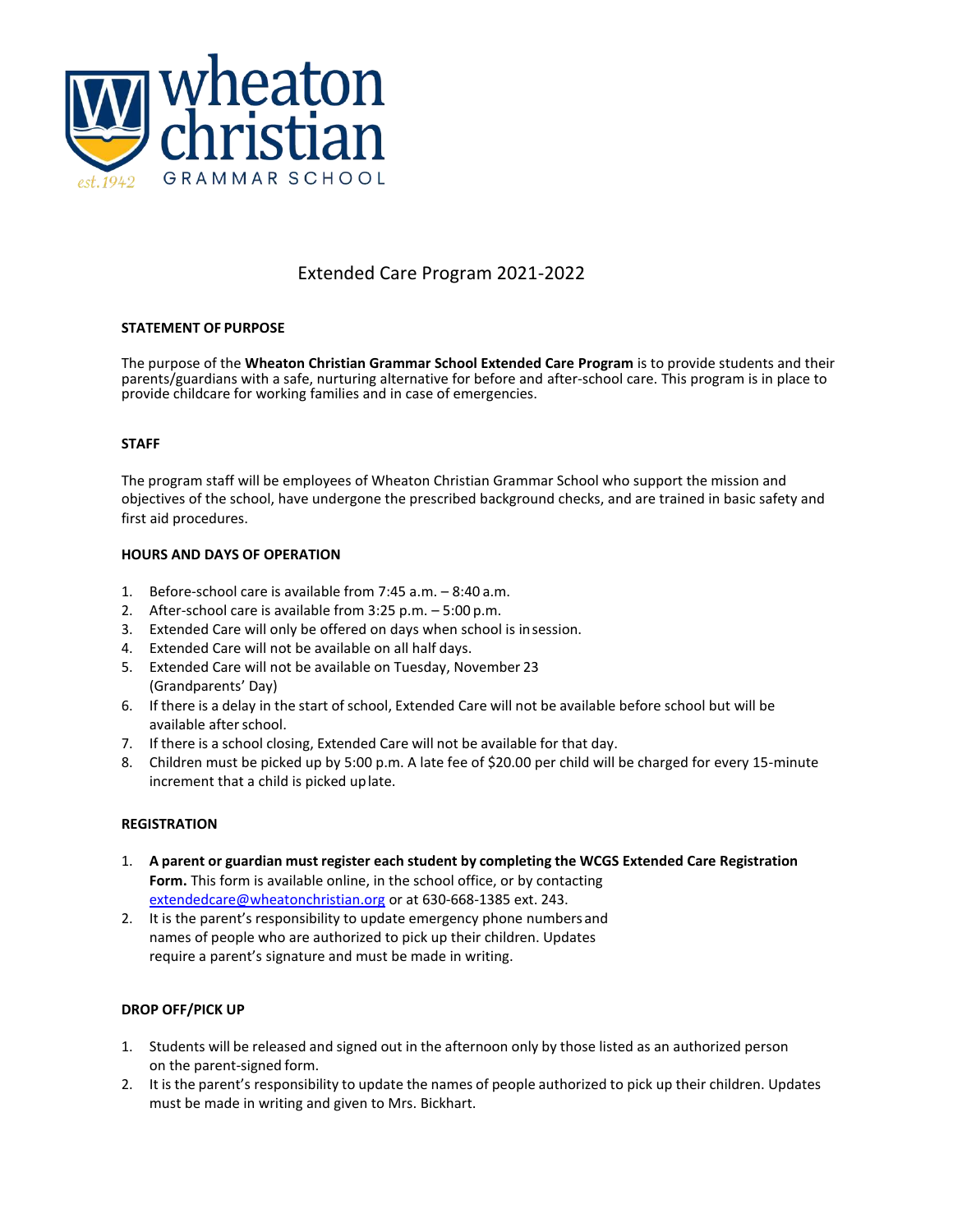- 3. Drop off for before and after care is through Door #1 or Door #18. For entry through Door #18, press the Extended Care intercom button, identify yourself to personnel, and you and/or your child will be admitted through Door #18. Parents must come in and sign out their child.
- 4. Parents/ students must sign in for both before-school care and after-school care. The Sign-In Sheet is located in Room 219.
- 5. If parents need to reach Extended Care Staff during hours of operation, call 630-668-1385 ext. 243. If we are unable to answer at the time, please leave a message and we will return your call promptly.

## **FEES**

- 1. Before-school care will be charged at a flat fee of \$5.00 per student, per day.
- 2. After-school care will be charged at a fee of \$5.00 per half hour, per student.
- 3. Children must be picked up by 5:00 p.m. A fee of \$20.00 will be charged, for every 15-minute increment a child is picked up late.
- 4. Fees will be charged to your school account twice a month. It is expected that extended care charges will be paid within a month of the billing date.
- 5. Failure to keep your account current may result in the loss of Extended Care services.

## **ATTENDANCE**

- 1. Parents must notify Extended Care personnel if their child will be attending. They can do so by emailing: [extendedcare@wheatonchristian.org](mailto:tjohnson@wheatonchristian.org)
- 2. Ifschool is not in session (scheduled full days off, snow days), Extended Care will not be available.
- 3. Students attending Extended Care afterschool are to go directly to Room 219 and sign in by 3:40 p.m.

## **DISCIPLINE**

The Extended Care program is intended to provide a safe, nurturing alternative for before and after school care:

- 1. Our goal is prevention and positive approaches to handling disruptive behavior. We will do our best to work through minor problems that may occur. Please feel free to contact any Extended Care staff with concerns or suggestion of effective discipline for your child.
- 2. If a child has a repeated discipline problem, the parent will be notified. If the problem persists, a conference will be scheduled.
- 3. All school policies and procedures will apply.

## **INSURANCE**

Parents/Guardians are responsible for medical insurance coverage.

## **SNACKS**

- 1. Students attending after school care should bring a snack.
- 2. Students attending before school care may bring a snack.
- 3. Parents are responsible to notify the staff of any food allergies on the registration form.

## **EMERGENCY CLOSINGS**

- 1. If there is a delay in starting school, Extended Care will not beoffered before school.
- 2. If there is an emergency early school closing, Extended Care will not be offered after school.
- 3. If school is cancelled, Extended Care will not be offered.